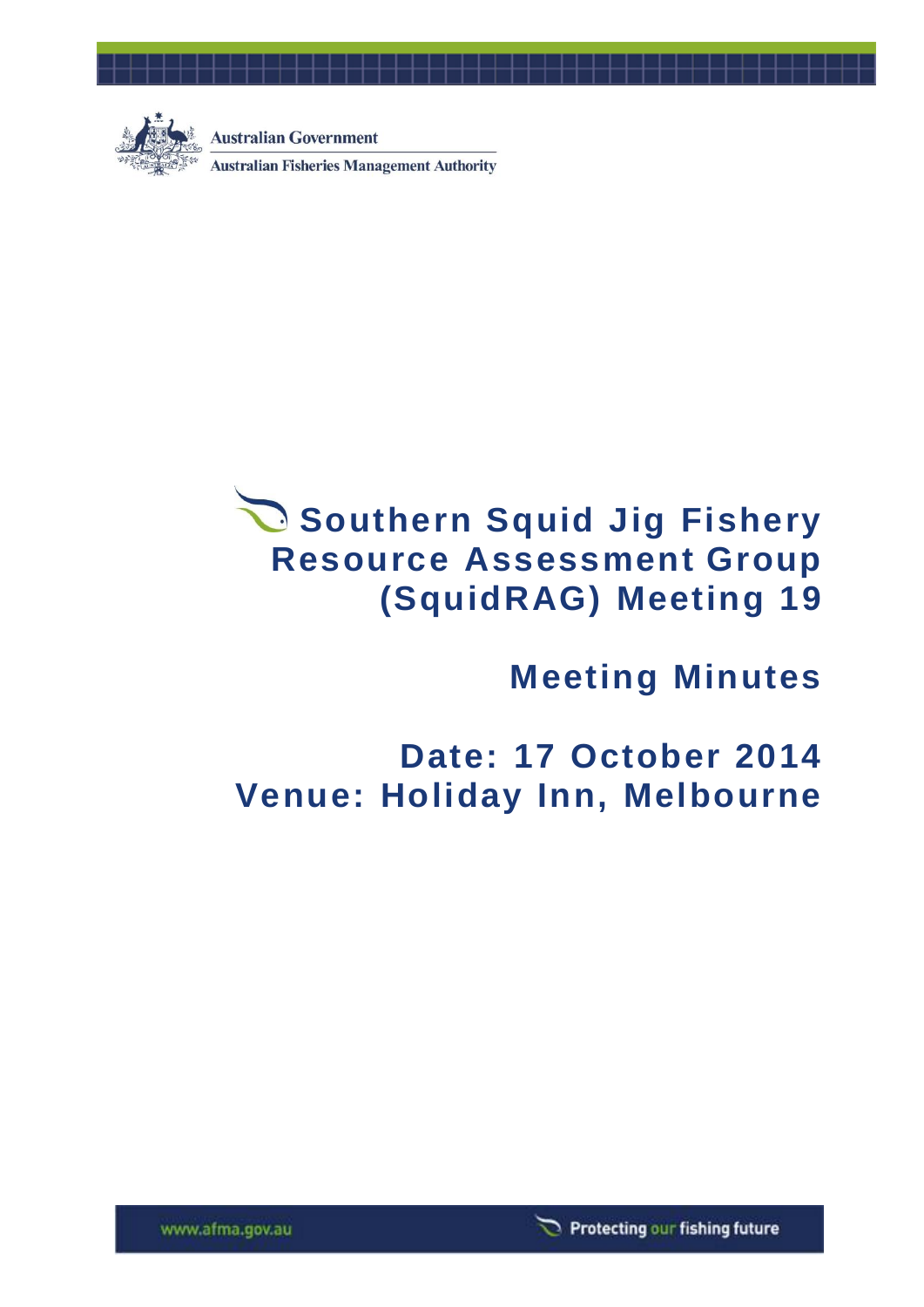## **Attendance**

| <b>Name</b>                 | Membership (type i.e. chair etc.)      |
|-----------------------------|----------------------------------------|
| <b>Lianos Triantafillos</b> | Chairperson                            |
| Debbie Wisby                | Industry member                        |
| lan Knuckey                 | Scientific member, Fishwell Consulting |
| <b>Robert Curtotti</b>      | Economics member, ABARES               |
| David Power                 | AFMA member                            |
| <b>Andrew Trappett</b>      | Executive officer, AFMA                |
| <b>Glen Wisby</b>           | Invited participant, industry          |

## **Minutes**

| Item No.                             | <b>Discussion</b>                                                                                                                                                                                                                                                                                                                                                                                                                                                                                                                      | <b>Action Items /</b><br>Rec's |  |  |
|--------------------------------------|----------------------------------------------------------------------------------------------------------------------------------------------------------------------------------------------------------------------------------------------------------------------------------------------------------------------------------------------------------------------------------------------------------------------------------------------------------------------------------------------------------------------------------------|--------------------------------|--|--|
| <b>1 Preliminaries</b>               |                                                                                                                                                                                                                                                                                                                                                                                                                                                                                                                                        |                                |  |  |
| 1.1<br>Introduction and<br>Apologies | The Chair opened the meeting at 10:00am and welcomed participants.<br>The RAG noted that invited participant Louis Hatzamahalis (squid and<br>scallop fisherman) was unable to make it to the meeting as planned and<br>that the chair had canvassed his views on a few items out of session and<br>would present them during the course of the meeting.                                                                                                                                                                               |                                |  |  |
| $1.2$<br>Adoption of<br>Agenda       | The draft annotated agenda (Attachment 1) was adopted with the<br>addition of the following items:<br>an economics report (2.3)<br>an update on electronic logbooks (3.2)<br>$\bullet$<br>development of squid industry association (3.1).<br>$\bullet$                                                                                                                                                                                                                                                                                |                                |  |  |
| 1.3<br>Declaration of<br>interests   | The RAG followed the conflict of interest declarations as outlined in the<br>revised Fisheries Administration Paper 12 (FAP12).<br>A list of the full conflicts of interest declarations made by SquidRAG for<br>the meeting/teleconference is provided in Attachment 2.<br>The RAG noted conflicts of interest declared by Debbie Wisby, Glen<br>Wisby and Ian Knuckey. The RAG agreed that it would be valuable to<br>have them participate in the discussions on the TAE, research priorities                                       |                                |  |  |
| 1.4<br>Actions arising               | and electronic logbook agenda items, noting their interests at each item.<br>AFMA advised the RAG of the status of actions arising from SquidRAG 18<br>held in October 2013. A summary of these actions is provided in<br><b>Attachment 3.</b>                                                                                                                                                                                                                                                                                         |                                |  |  |
| 2 Business                           |                                                                                                                                                                                                                                                                                                                                                                                                                                                                                                                                        |                                |  |  |
| 2.1<br>Manager's report              | AFMA member, Mr David Power, provided the RAG with an update on the<br>status of the fishery, outlining the current low level of catch and effort in<br>the SSJF. It was noted that no squid research projects relevant to the<br>SSJF are currently in progress.                                                                                                                                                                                                                                                                      |                                |  |  |
| 2.2<br>Industry report               | Industry member Mrs Debbie Wisby and invited industry participant Mr<br>Glen Wisby updated the RAG on several industry matters:<br>only their business had fished in the SSJF to date in 2014 with<br>$\bullet$<br>nine days of fishing over January and February with only 7 squid<br>boats left in the fleet nowadays.<br>good aggregations of Gould's squid had been located on the<br>$\bullet$<br>NSW/Victorian border at night but by day the patches of squid<br>were being depredated by other fish species (tuna, marlins and |                                |  |  |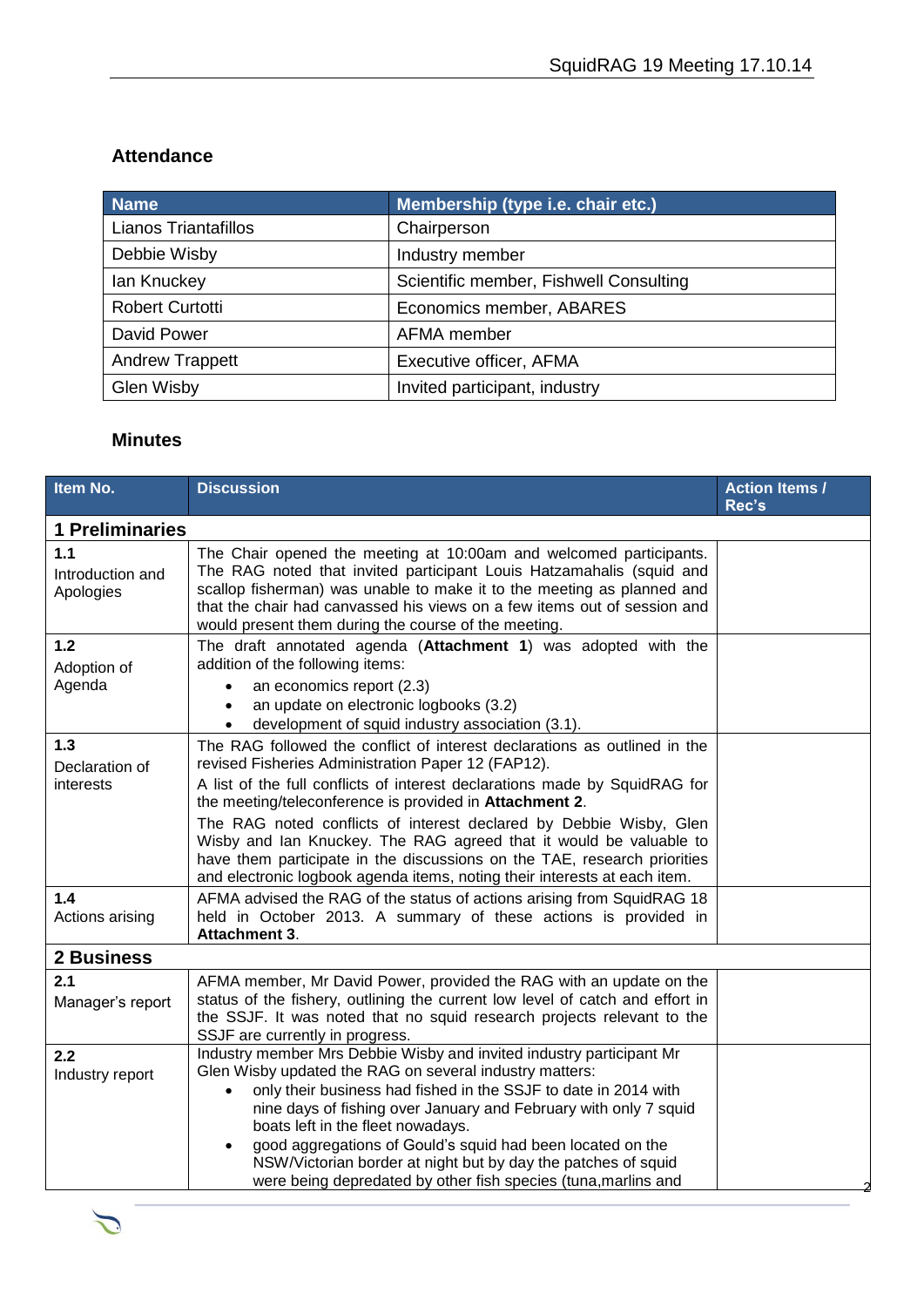| leatherjackets etc).<br>industry had been advised that a different colour of projected light<br>$\bullet$<br>may be required to attract only squid and not other predatory fish<br>species. Korean fishers had found that light colour was a<br>significant factor influencing catch rate.<br>good prices for Gould's squid are available in QLD (~\$6/kg) and in<br>$\bullet$<br>Sydney for good quality squid.<br>long-liners had reported catching Gould's squid a long way off<br>$\bullet$<br>shore.<br>examination of Chlorophyll A concentration maps had indicated<br>$\bullet$<br>that conditions that may lead to good squid catches (such as<br>oceanic gyres and krill) were far offshore this year.<br>RAG noted lack of understanding in Australian waters of the<br>$\bullet$                                                                                                                                                                                                                                                                                                |                                                                                                 |
|---------------------------------------------------------------------------------------------------------------------------------------------------------------------------------------------------------------------------------------------------------------------------------------------------------------------------------------------------------------------------------------------------------------------------------------------------------------------------------------------------------------------------------------------------------------------------------------------------------------------------------------------------------------------------------------------------------------------------------------------------------------------------------------------------------------------------------------------------------------------------------------------------------------------------------------------------------------------------------------------------------------------------------------------------------------------------------------------|-------------------------------------------------------------------------------------------------|
| impacts of currents and oceanic conditions on hatching squid and<br>use of currents by squid on a day/night cycle.<br>Mrs Wisby advised that their business has bought an ex-trawl<br>$\bullet$<br>boat that could freeze up to 30t of squid on board (too far to<br>steam and unload fresh product between catches) intends to act<br>as a need to go where the fish are and potentially act as a mother<br>ship for other boats to unload onto.<br>need exists for a squid fishers association that can maintain a<br>$\bullet$<br>good quality of product, maintain market supply and increase<br>communication among the fleet to aid finding commercially viable<br>squid aggregations                                                                                                                                                                                                                                                                                                                                                                                                 |                                                                                                 |
| The RAG economic member, Robert Curtotti updated the RAG on matters<br>relevant to the economics of the SSJF:<br>Gould's squid prices from Sydney Fish Markets appeared to be<br>$\bullet$<br>higher now relative to previous years. RAG industry member<br>advised that most of the product from her business in recent<br>seasons had been sent to Melbourne processors for around \$1.50<br>to \$2.20-kg. It was also reported that Melbourne based<br>processors were importing foreign product at ~\$4/kg.<br>overall imports of squid appear to be down in volume but import<br>$\bullet$<br>prices have remained high (\$6) over the 2013-14 financial year Y.<br>The RAG noted that there existed a global shortage of squid in<br>international markets.<br>RAG also noted that the Japanese fleet not was currently fishing<br>due to high operating costs and Korean fleets are taking the<br>Japanese share of the market.<br>it was recommended that working to align state and<br>$\bullet$<br>commonwealth management measures would help optimize the<br>fishery economics. | <b>Action 19.1:</b><br>Robert to send<br>around ABARES<br>squid price series<br>data to the RAG |
| RAG provided comments on the appropriateness of the Arrow (Gould's)<br>Squid Harvest Strategy in line with the prepared paper.<br>The RAG considered that the triggers of the harvest strategy are useful<br>and precautionary enough and would allow the fishery to exploit boom<br>years in the squid stock should they occur.<br>The RAG noted<br>the need for AFMA to monitor squid catches as the season<br>$\bullet$<br>progresses to ensure the appropriate response is implemented<br>should the triggers be met.<br>the need for AFMA to supply the RAG with further guidance in                                                                                                                                                                                                                                                                                                                                                                                                                                                                                                   |                                                                                                 |
|                                                                                                                                                                                                                                                                                                                                                                                                                                                                                                                                                                                                                                                                                                                                                                                                                                                                                                                                                                                                                                                                                             | terms of the role of the RAG in responding to a trigger being                                   |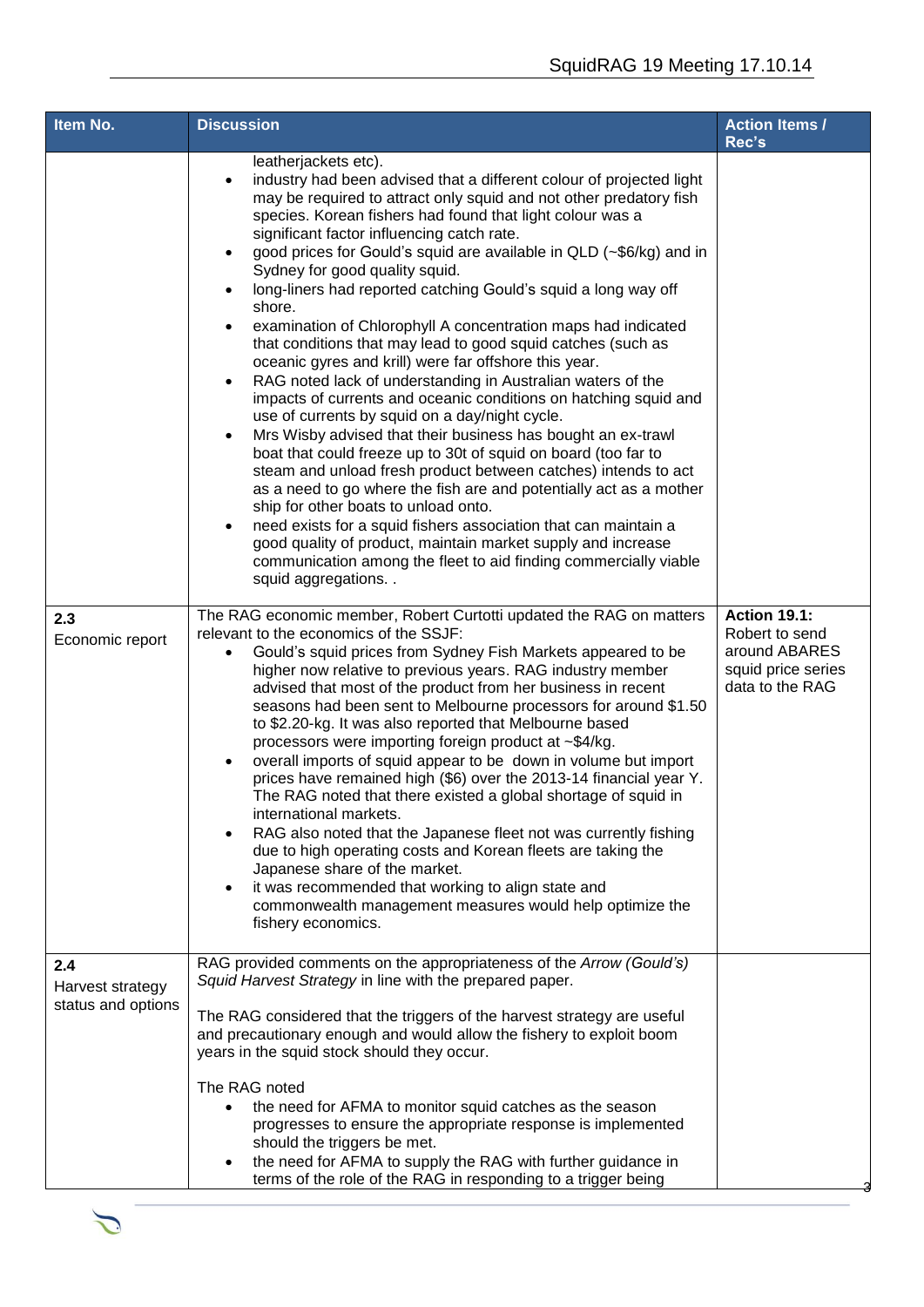| Item No.                                                                             | <b>Discussion</b>                                                                                                                                                                                                                                                                                                                                                                                                                                                                                                                                                                                                                                                                                                                                                                                                                                                                                                                                                                                                                                                                                                                                                                                                                                                                                                                                                                                                                                                                                                                                                                                                                                                                                                                                                                                                                                                                                                                                                                                                                                                                                                                                                                                                                                                                                                                                                                                                                                                                                                                                                                                                                                                                                                                                                                                                                                                                                                                                                                                                                                                                                                                                                                                                                                                                           | <b>Action Items /</b><br>Rec's                                                                                    |
|--------------------------------------------------------------------------------------|---------------------------------------------------------------------------------------------------------------------------------------------------------------------------------------------------------------------------------------------------------------------------------------------------------------------------------------------------------------------------------------------------------------------------------------------------------------------------------------------------------------------------------------------------------------------------------------------------------------------------------------------------------------------------------------------------------------------------------------------------------------------------------------------------------------------------------------------------------------------------------------------------------------------------------------------------------------------------------------------------------------------------------------------------------------------------------------------------------------------------------------------------------------------------------------------------------------------------------------------------------------------------------------------------------------------------------------------------------------------------------------------------------------------------------------------------------------------------------------------------------------------------------------------------------------------------------------------------------------------------------------------------------------------------------------------------------------------------------------------------------------------------------------------------------------------------------------------------------------------------------------------------------------------------------------------------------------------------------------------------------------------------------------------------------------------------------------------------------------------------------------------------------------------------------------------------------------------------------------------------------------------------------------------------------------------------------------------------------------------------------------------------------------------------------------------------------------------------------------------------------------------------------------------------------------------------------------------------------------------------------------------------------------------------------------------------------------------------------------------------------------------------------------------------------------------------------------------------------------------------------------------------------------------------------------------------------------------------------------------------------------------------------------------------------------------------------------------------------------------------------------------------------------------------------------------------------------------------------------------------------------------------------------------|-------------------------------------------------------------------------------------------------------------------|
|                                                                                      | breached should it occur<br>RAG recommended AFMA consider duplicating the triggers of the<br>$\bullet$<br>squid harvest strategy within the trawl strategy.<br>Difficulties in using MEY as a target in an 'annual', relatively data<br>$\bullet$<br>poor fishery such as the SSJF and the alignment between the<br>squid harvest strategy and the Commonwealth Harvest Strategy<br>Policy, and noted that the squid harvest strategy may have to be<br>realigned given the outcome of the review of the Commonwealth<br>Harvest Strategy Policy once released.                                                                                                                                                                                                                                                                                                                                                                                                                                                                                                                                                                                                                                                                                                                                                                                                                                                                                                                                                                                                                                                                                                                                                                                                                                                                                                                                                                                                                                                                                                                                                                                                                                                                                                                                                                                                                                                                                                                                                                                                                                                                                                                                                                                                                                                                                                                                                                                                                                                                                                                                                                                                                                                                                                                             |                                                                                                                   |
| 2.5<br><b>Total Allowable</b><br>Effort<br>recommendation<br>for 2015 SSJF<br>Season | In recommending the TAE the RAG considered information circulated by<br>AFMA in the paper "Total Allowable Effort for the 2015 Season".<br>It was noted that catches of Gould's squid from all sources during 2014<br>were very low compared to previous years. In the Southern Squid Jig<br>fishery (SSJF) there has been 9 days of fishing effort with less than two<br>tonnes caught between Jan and Oct 2014. Catch in the South East trawl<br>fishery (SET) reported in logbooks as 155 tonnes for the first nine months<br>of 2014.<br>In Tasmanian state fisheries, preliminary figures show less than one tonne<br>of catch during the 2013-14 financial year. Catch in the Tasmanian state<br>fishery exceeded 1000 tonnes in the 2012-13 financial year.<br>The RAG noted that catch rates during the 2014 season were low for both<br>the SSJF and the SET (incidentally taken in trawl). The squid jig catch per<br>unit effort (kg per fishing hour) is the lowest recorded in the past 10 years.<br>The RAG considered that this was most likely due to very low effort and<br>the squid not being present where the boat fished (only one boat fished for<br>9 days). Trawl catch per unit effort is very variable and the current rate<br>(~50kg per fishing day) is low but similar to catch rates in 2004 and 2005.<br>Despite the season's low catches and catch rates, the RAG had no<br>sustainability concerns for the fishery. The RAG noted that low catch was<br>most likely a result of Gould's squid not being abundant in the traditional<br>fishing grounds and that the distribution of Gould's squid is strongly driven<br>by environmental factors.<br>The RAG recommended a TAE of 550 standard jigging machines for the<br>2015 season noting the following considerations:<br>There are no sustainability concerns for Gould's Squid and a TAE<br>٠<br>of 550 is considered sustainable and, if fully utilised, would not<br>pose a risk to the stock<br>Squid catch in the SSJF and the Southern and Eastern Scalefish<br>$\bullet$<br>and Shark Fishery are both well below the trigger points of the<br>Harvest Strategy for jig, trawl and combined catch<br>Ecosystem impacts resulting from this fishery are considered<br>٠<br>minimal and ecosystem models produced by the CSIRO have<br>estimated the total Gould's Squid stock off south east Australia to<br>be around 500,000 tonnes; several orders of magnitude higher<br>than what has traditionally been harvested by the SSJF and SET.<br>Whilst the TAE has not been utilised in recent years, it is set at a<br>٠<br>level that will allow the fishery to develop and latent effort is not<br>considered a sustainability or economic concern<br>The RAG noted a number of anecdotal reports that high<br>$\bullet$<br>abundances of squid were seen in other fisheries in areas outside<br>the traditional range of the current fleet (100nm offshore) with no<br>freezer boats operating (fleet currently fishes short trips<br>harvesting fresh unfrozen product)<br>Squid abundance is highly dependent on environmental factors.<br>$\bullet$<br>As there is no monitoring of environmental factors that may<br>indicate squid distribution the RAG was unable to comment on the | <b>Recommendation:</b><br>RAG recommended<br>a TAE of 550<br>standard jigging<br>machines for the<br>2015 season. |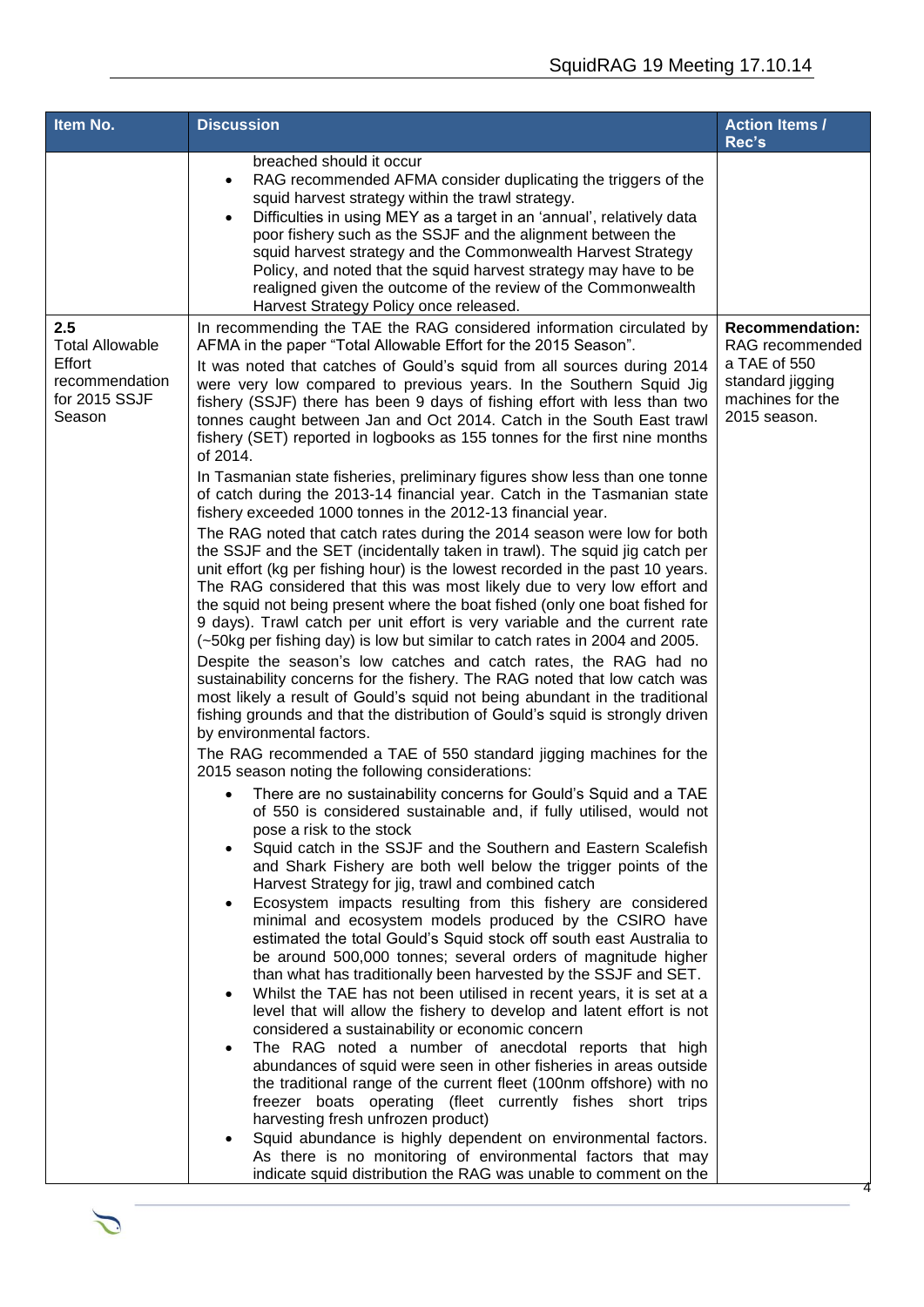| Item No.                                            | <b>Discussion</b>                                                                                                                                                                                                                                                                                                                                                                                                                                                                                                                                                                                                                                                                                                                                                                                                                                                                                                                                                                                                                                                                                                                                                                                                                                                                                                                                                                                                                                                                                                                                                                                                                                                                                                                                                                                                                                                                                                                                                                                                                                                                                                                                                                                                                                                                                                                 | <b>Action Items /</b><br>Rec's                                                                                                                                                                                                                                                                                                                                                                                                                                                                                                                                                                                                                              |
|-----------------------------------------------------|-----------------------------------------------------------------------------------------------------------------------------------------------------------------------------------------------------------------------------------------------------------------------------------------------------------------------------------------------------------------------------------------------------------------------------------------------------------------------------------------------------------------------------------------------------------------------------------------------------------------------------------------------------------------------------------------------------------------------------------------------------------------------------------------------------------------------------------------------------------------------------------------------------------------------------------------------------------------------------------------------------------------------------------------------------------------------------------------------------------------------------------------------------------------------------------------------------------------------------------------------------------------------------------------------------------------------------------------------------------------------------------------------------------------------------------------------------------------------------------------------------------------------------------------------------------------------------------------------------------------------------------------------------------------------------------------------------------------------------------------------------------------------------------------------------------------------------------------------------------------------------------------------------------------------------------------------------------------------------------------------------------------------------------------------------------------------------------------------------------------------------------------------------------------------------------------------------------------------------------------------------------------------------------------------------------------------------------|-------------------------------------------------------------------------------------------------------------------------------------------------------------------------------------------------------------------------------------------------------------------------------------------------------------------------------------------------------------------------------------------------------------------------------------------------------------------------------------------------------------------------------------------------------------------------------------------------------------------------------------------------------------|
|                                                     | likely distribution and abundance of squid outside of the fished<br>areas. RAG recommended that a data set of remote sensing<br>oceanographic data such as sea surface temperature and<br>Chlorophyll A concentration, which are used in other worldwide<br>squid fishers to monitor abundance and distribution, may be of<br>use in an examination of squid availability to the SSJF.<br>Industry members consider that the jig fleets ability to search and<br>find economically viable patches of squid was low at present<br>given market demand, the small number of boats operating and<br>high fuel prices.                                                                                                                                                                                                                                                                                                                                                                                                                                                                                                                                                                                                                                                                                                                                                                                                                                                                                                                                                                                                                                                                                                                                                                                                                                                                                                                                                                                                                                                                                                                                                                                                                                                                                                                |                                                                                                                                                                                                                                                                                                                                                                                                                                                                                                                                                                                                                                                             |
| 2.6 Information<br>needs and<br>research priorities | SquidRAG discussed SSJF research priorities with the intention of forming<br>a five year strategic research plan. SquidRAG noted the development<br>potential of the fishery and the contribution that increased squid catches<br>and processor capacity (domestic, export, bait markets) could make to<br>rural economies.<br>SquidRAG noted that as squid are keystone species in marine<br>ecosystems and any squid research would have broad reaching impacts<br>for these ecosystems and a lot of other fisheries. It was noted that<br>understanding squid abundance and migration would be critical for<br>understanding the impacts of climate change (as squid are highly<br>dependent on changes to oceanic currents) which should be a broad level<br>research priority for all fisheries.<br>SquidRAG requested that AFMA provide members with a summary of<br>recent research projects relevant to the SSJF.<br>RAG recommended SSJF research priorities:<br>1. Improving the location and targeting of economically viable<br>aggregations of squid available to the squid jigging method.<br><b>Comments:</b> SquidRAG recommends that the fishery better<br>understand the distribution of squid and their availability to the<br>fishery. RAG feels that the resource is presently underexploited<br>with large aggregations of the resource in the area of the SSJF<br>but it is difficult for fishers to locate the aggregations. Several<br>cues are available that may help the fishery better focus their<br>targeting practices:<br>Remote sensing data on sea surface temperature,<br>$\circ$<br>chlorophyll A concentrations etc.<br>Abundance records of sharks that predate on squid (e.g.<br>$\circ$<br>mako sharks caught on boats for tagging have large<br>number of squid stomach contents).<br>New Zealand data on characterizing where squid have<br>$\circ$<br>been caught relative to environmental factors.<br>SquidRAG recommended that a desktop review be commissioned<br>on squid availability data. It was considered that if AFMA and the<br>RAG were to obtain a focused literature review of overseas<br>research on environmental factors the RAG could narrow down<br>which factors would be most likely to predict squid catches and<br>further investigation could be conducted. | Action 19.2: AFMA<br>to provide the RAG<br>with a summary of<br>recent research<br>projects relevant to<br>the SSJF.<br>Action 19.3: EO to<br>invite relevant PhD<br>students with squid<br>expertise to present<br>their findings to the<br>RAG at next in<br>person meeting.<br>Action 19.4: Chair<br>to circulate the NZ<br>squid fishery<br>characterization<br>document that was<br>prepared.<br>Action 19.5: EO to<br>send out recent<br>economic research<br>on SSJF conducted<br>in 2010 by<br>consultant.<br>Action 19.6: AFMA<br>to work with<br>SquidRAG to<br>develop initial<br>research priority<br>points into a five<br>year research plan. |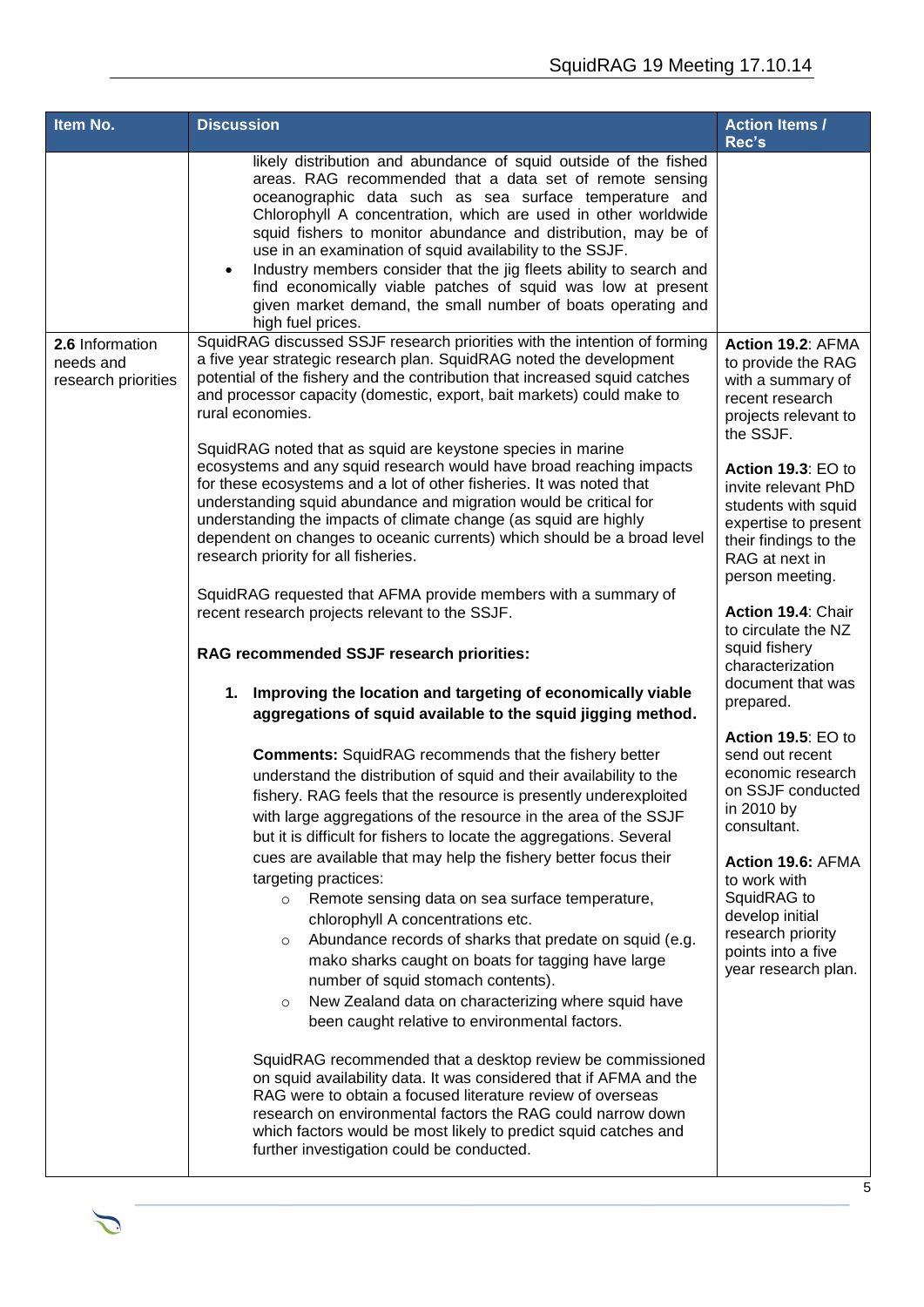| Item No.                                                 | <b>Discussion</b>                                                                                                                                                                                                                                                                                                                                                                                                                                                                                                                                                                                                                                                                                                                                                                                                                                                                                                                                                                                                                                                                                                                                                                                                                                                                                                      | <b>Action Items /</b><br>Rec's |
|----------------------------------------------------------|------------------------------------------------------------------------------------------------------------------------------------------------------------------------------------------------------------------------------------------------------------------------------------------------------------------------------------------------------------------------------------------------------------------------------------------------------------------------------------------------------------------------------------------------------------------------------------------------------------------------------------------------------------------------------------------------------------------------------------------------------------------------------------------------------------------------------------------------------------------------------------------------------------------------------------------------------------------------------------------------------------------------------------------------------------------------------------------------------------------------------------------------------------------------------------------------------------------------------------------------------------------------------------------------------------------------|--------------------------------|
|                                                          | Improving the SSJF fishing fleets ability to catch squid.<br>2.                                                                                                                                                                                                                                                                                                                                                                                                                                                                                                                                                                                                                                                                                                                                                                                                                                                                                                                                                                                                                                                                                                                                                                                                                                                        |                                |
|                                                          | <b>Comments:</b> SquidRAG considered that economics of the fishery<br>could be improved by bringing in foreign expertise to demonstrate<br>to Australian squid fishers how to more effectively find fish,<br>employ the most effective light colour to maximize shading under<br>the boat and how to employ other squid fishing techniques. An<br>alternative is to use industry development scholarships granted by<br>the government to send Australian squid fishers to foreign<br>fisheries to gather facts.                                                                                                                                                                                                                                                                                                                                                                                                                                                                                                                                                                                                                                                                                                                                                                                                       |                                |
|                                                          | 3. Alignment of management frameworks between<br><b>Commonwealth and State arrangements.</b>                                                                                                                                                                                                                                                                                                                                                                                                                                                                                                                                                                                                                                                                                                                                                                                                                                                                                                                                                                                                                                                                                                                                                                                                                           |                                |
|                                                          | <b>Comments:</b> SquidRAG supported any future alignment of<br>management frameworks between the Commonwealth squid<br>fishery and state squid fisheries (NB - state fisheries are defined<br>as those within 3nm distance of state coastlines, with the<br>Commonwealth managed SSJF area being outside 3nm; fishers<br>are known to purposely target squid within 3mn in Tasmanian<br>waters to avoid the need to participate in the Commonwealth<br>managed fishery by purchasing fishing rights). There are likely<br>economic benefits in sharing arrangements and an increased fleet<br>size may assist in more effective 'scouting' for squid aggregations.                                                                                                                                                                                                                                                                                                                                                                                                                                                                                                                                                                                                                                                     |                                |
| <b>3 Other Business</b>                                  |                                                                                                                                                                                                                                                                                                                                                                                                                                                                                                                                                                                                                                                                                                                                                                                                                                                                                                                                                                                                                                                                                                                                                                                                                                                                                                                        |                                |
| 3.1<br>Development of a<br>squid industry<br>association | Industry member Mrs Debbie Wisby updated the RAG on her initiative to<br>develop a simple, effective squid industry association with the seven<br>remaining active fishers. The intention of the association is to:<br>assist in developing the locally caught SSJF product<br>$\bullet$<br>set standards for best squid fishing practices<br>ensure a good supply of quality product is brought to markets.<br>assist in co-ordinating fishing to better locate commercially viable<br>squid aggregations.<br>Mrs Wisby advised that there exists a range of opinions regarding<br>research priorities and how the fishery should be managed and the<br>association would consult with AFMA and the RAG to ensure the most<br>cost effective options were pursued for industry. It was advised that some<br>industry members are not in favour of paying for excess research and feel<br>management fees are high enough as it is.<br>The AFMA member Mr Power, advised that AFMA would be supportive of<br>the idea and advised that AFMA can provide logistical support in<br>facilitating the establishment of an association. Dr Knuckey advised that to<br>maximize effectiveness the association should set firm terms of reference<br>that are limited to a few major 'platform' issues rather than attempt to |                                |
| 3.2                                                      | focus on all members concerns.<br>Dr Knuckey provided the RAG with a brief overview of how electronic                                                                                                                                                                                                                                                                                                                                                                                                                                                                                                                                                                                                                                                                                                                                                                                                                                                                                                                                                                                                                                                                                                                                                                                                                  |                                |
| Update on<br>electronic<br>logbooks                      | logbooks (e-logs) function and advised that 20 to 25 trawl vessels were<br>using the OLRAC system in AFMA fisheries delivered by his company as<br>one of AFMA's two approved e-log service providers.                                                                                                                                                                                                                                                                                                                                                                                                                                                                                                                                                                                                                                                                                                                                                                                                                                                                                                                                                                                                                                                                                                                 |                                |
|                                                          | The RAG noted the advantages of the use of e-logs:                                                                                                                                                                                                                                                                                                                                                                                                                                                                                                                                                                                                                                                                                                                                                                                                                                                                                                                                                                                                                                                                                                                                                                                                                                                                     |                                |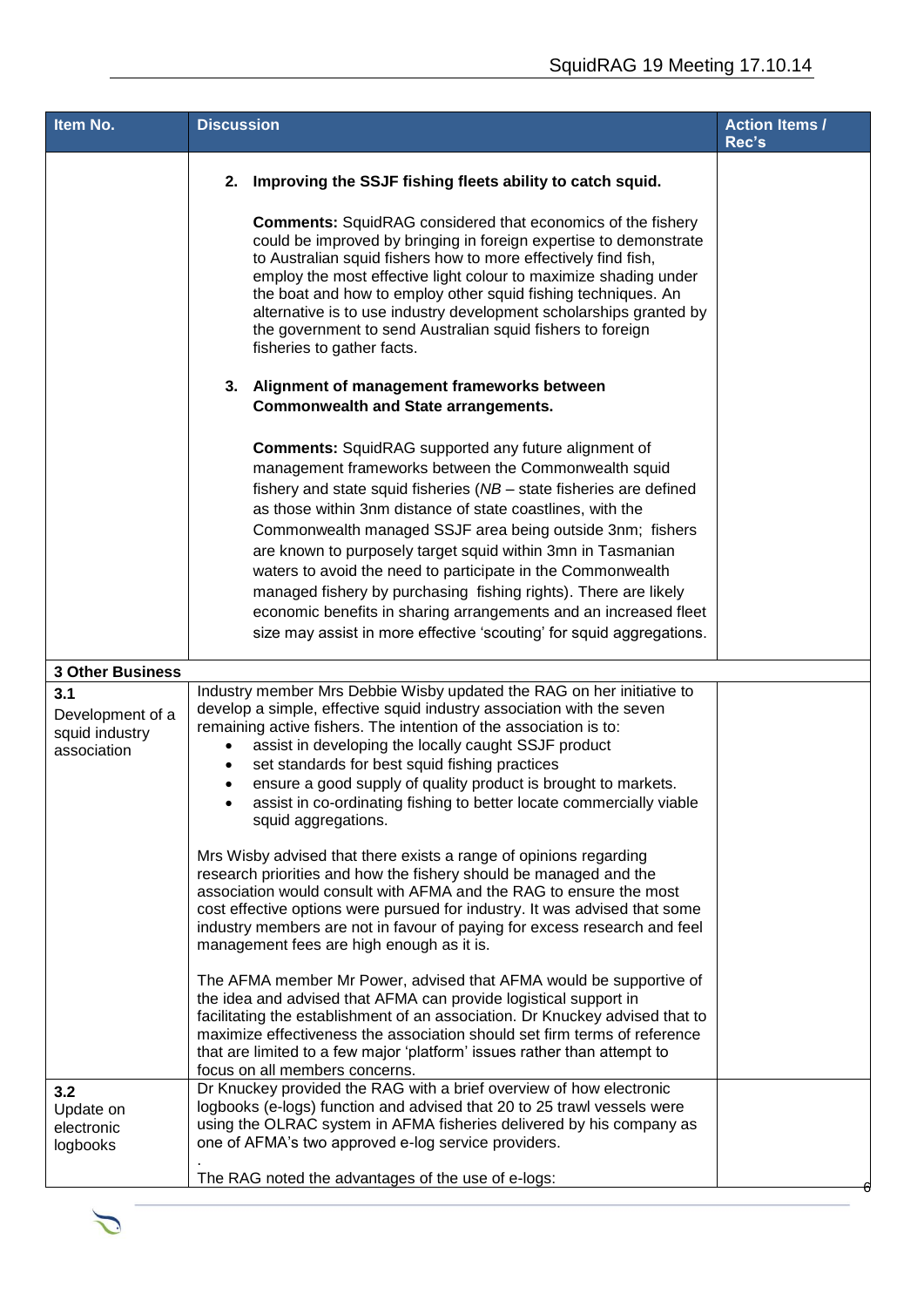| Item No.             | <b>Discussion</b>                                                                                                                                                                                                                                                                                                                                                                                                                                                                                                                                                                               | <b>Action Items /</b><br>Rec's |
|----------------------|-------------------------------------------------------------------------------------------------------------------------------------------------------------------------------------------------------------------------------------------------------------------------------------------------------------------------------------------------------------------------------------------------------------------------------------------------------------------------------------------------------------------------------------------------------------------------------------------------|--------------------------------|
|                      | Drop down fields with pre-programed data population<br>Automatically sends to AFMA when in range of 3G network<br>Near real time fishing information sent to AFMA<br>SquidRAG noted that Tasmanian fishers did have a spatial logbook with<br>catch and effort data but noted large lags before it was input into the<br>DPIPWE database. The RAG recommended that a monthly e-log data<br>dump could potentially be provided by Tasmanian fishers via the proposed<br>industry association members to AFMA to ensure that up to date<br>information was available to assess the squid catches. |                                |
| 3.3<br>Meeting close | AFMA advised that they would draft a research plan and send around to<br>the RAG members for comment out of session.<br>A list of actions arising from the current meeting is tabled at <b>Attachment</b><br>4.<br>RAG chair thanks participants for a productive meeting and closed the<br>meeting at 15:30.                                                                                                                                                                                                                                                                                   |                                |

## **Signed (Chairperson):**

**Date:**

#### **List of Attachments**

- 1) SquidRAG 19 Annotated Agenda
- 2) SquidRAG Declared conflicts of Interest
- 3) Actions arising from SquidRAG 18 2013 and status
- 4) Actions arising from SquidRAG 19 2014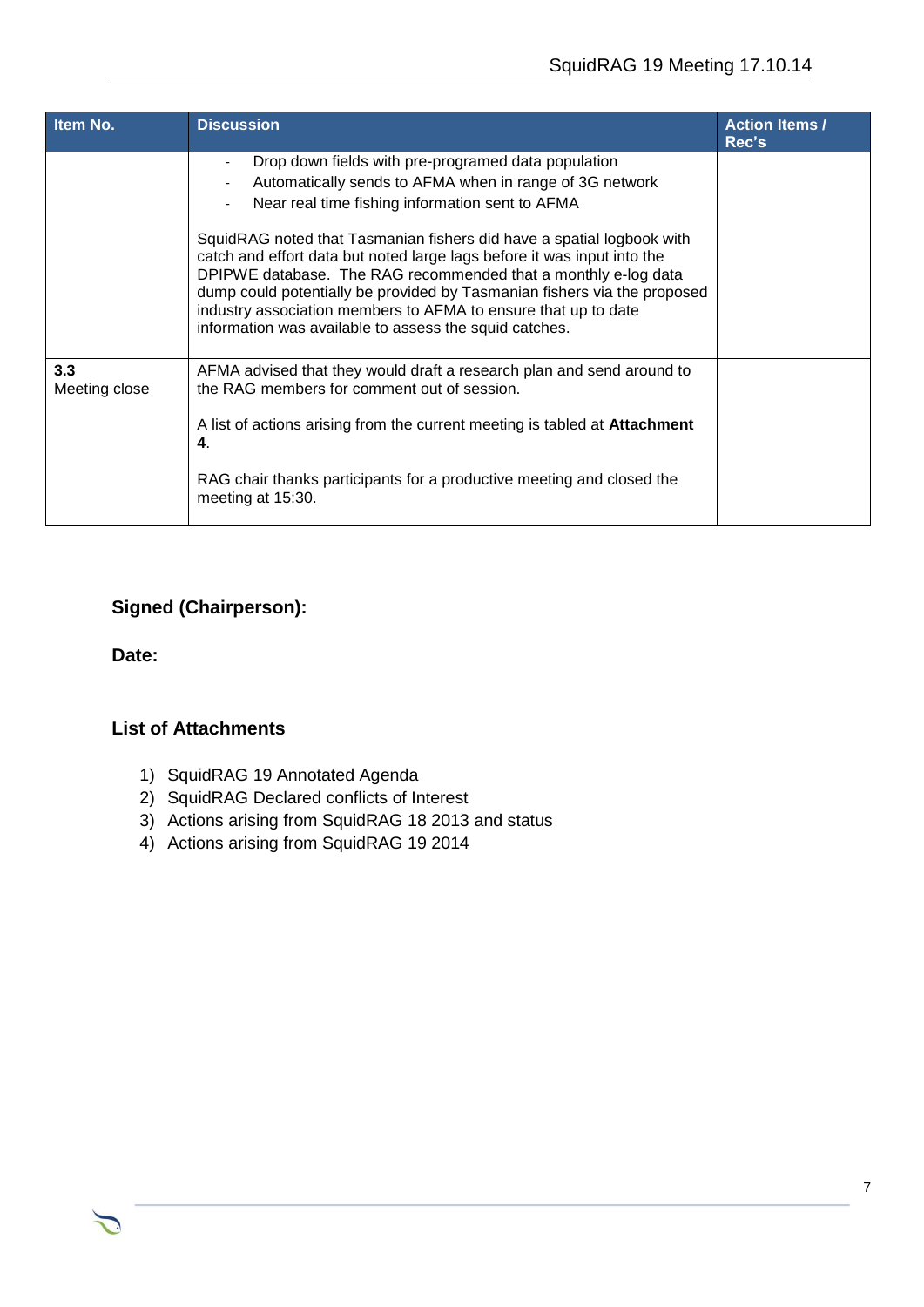## **Annotated Agenda Southern Squid Jig Fishery Resource Assessment Group (SquidRAG) meeting**

### **17 October 2014, 10:00 am**

Chair Rob Lewis c/- Executive Officer Tony Kingston, 155 Faulkland Rd, Gloucester NSW 2422

#### **1. Preliminaries**

- 1.1 Introduction and apologies
- 1.2 Adoption of agenda
- 1.3 Conflict of interest procedures
- 1.4 Actions arising from previous meeting

#### **2. Business**

- 2.1 Manager's report
- 2.2 Industry report
- 2.3 Economics report
- 2.4 Harvest strategy status and options
- 2.5 TAE recommendation for 2014 season<br>2.6 Information needs and research
- 2.6 Information needs and research

#### **3. Other business**

- 3.1 Development of industry association<br>3.2 Update on electronic logbooks
- Update on electronic logbooks
- 3.3 Meeting close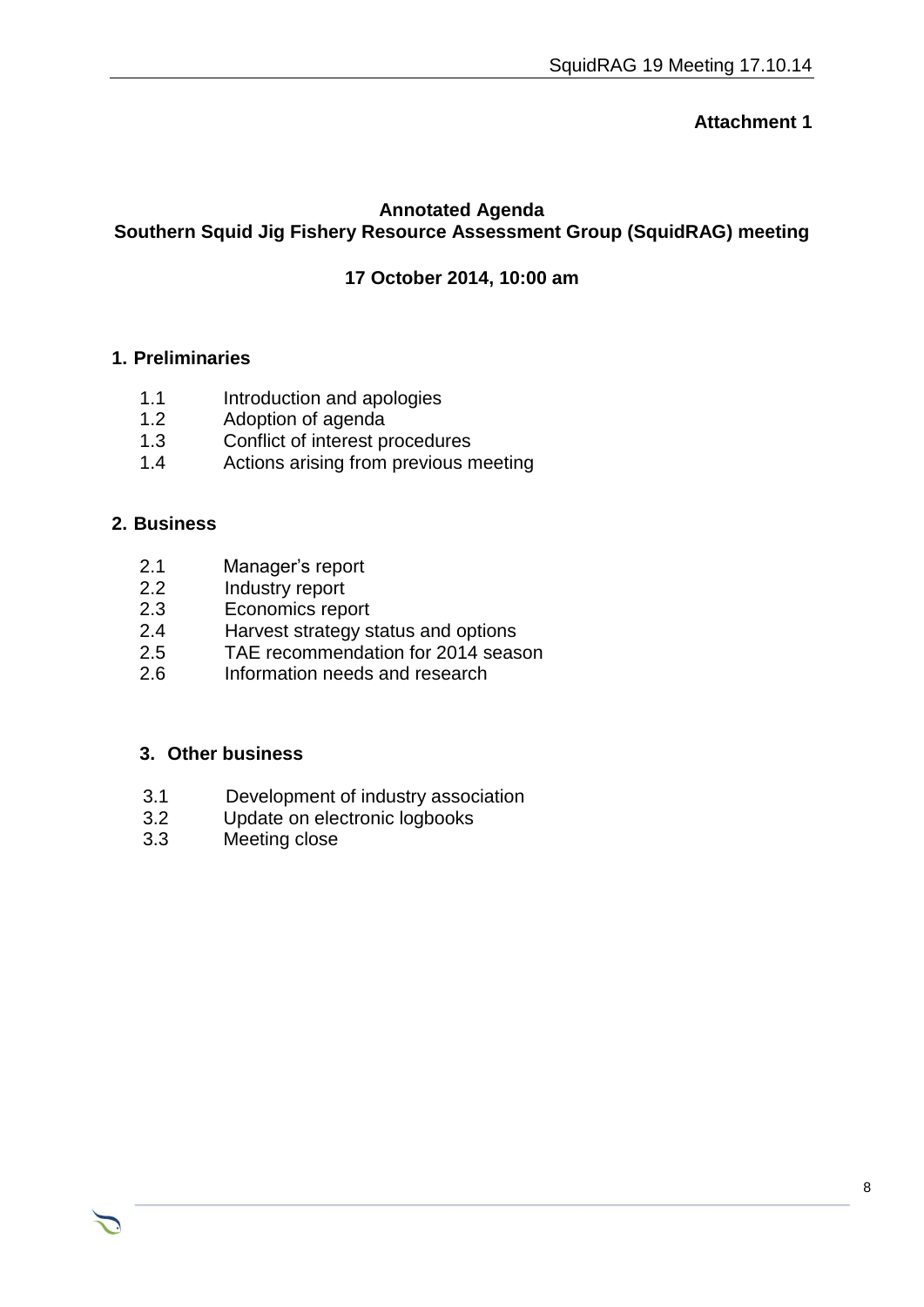| <b>SquidRAG Declared Conflicts of Interest as of 17 October 2014</b> |  |  |
|----------------------------------------------------------------------|--|--|
|----------------------------------------------------------------------|--|--|

| <b>Participant</b>          | <b>Membership</b>                    | Interest declared                                                                                                                                                                                             |
|-----------------------------|--------------------------------------|---------------------------------------------------------------------------------------------------------------------------------------------------------------------------------------------------------------|
| <b>Lianos Triantafillos</b> | Chair                                | No interests declared, pecuniary or otherwise.<br>Involved in broad research projects though none<br>specifically squid related.                                                                              |
| Debbie Wisby                | Industry<br>member                   | Commercial squid fisher. Financial interest in the<br>fishery declared.                                                                                                                                       |
| lan Knuckey                 | <b>Scientific</b><br>member          | Range of SESSF research interests declared.<br>Member of several AFMA committees. Interest in<br>electronic logbooks declared; one of two approved<br>companies providing e-log services for AFMA<br>clients. |
| David Power                 | AFMA<br>member                       | No interests declared, pecuniary or otherwise.                                                                                                                                                                |
| <b>Andrew Trappett</b>      | Executive<br>Officer                 | No interests declared, pecuniary or otherwise.                                                                                                                                                                |
| <b>Robert Curtotti</b>      | Economics<br>member                  | No interests declared, pecuniary or otherwise.                                                                                                                                                                |
| <b>Glen Wisby</b>           | Industry,<br>invited<br>participant. | Commercial squid fisher. Financial interest in the<br>fishery declared.                                                                                                                                       |

Chair Rob Lewis c/- Executive Officer Tony Kingston, 155 Faulkland Rd, Gloucester NSW 2422

つ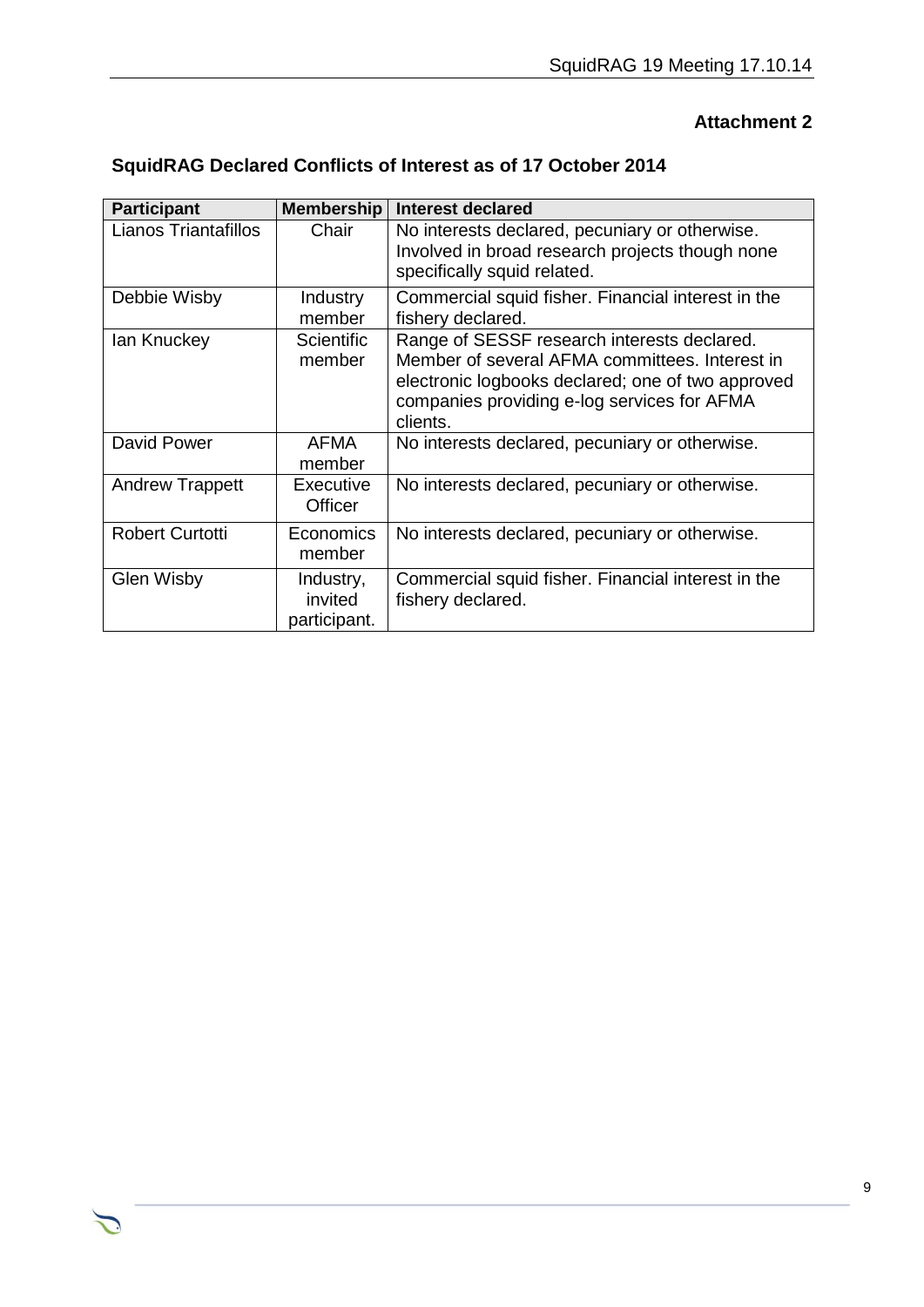| <b>Action No.</b> | <b>Action required</b>                                                                                                                                             | <b>Responsibility</b> | <b>Completion</b><br>status                                                                                                                                        |
|-------------------|--------------------------------------------------------------------------------------------------------------------------------------------------------------------|-----------------------|--------------------------------------------------------------------------------------------------------------------------------------------------------------------|
| SquidRAG<br>18.1  | AFMA to update the SquidRAG<br>website with Minutes from<br>$2010 - 13$ .                                                                                          | AFMA member           | Complete.<br>Minutes available<br>on website. New<br>SharePoint site to<br>allow RAG<br>members access<br>to all past papers,<br>minutes, register<br>of documents |
| SquidRAG<br>18.2  | AFMA to write to the Tasmanian<br>Department of Primary<br>Industries, Parks, Water and<br>Environment to arrange timely<br>access to squid data in the<br>future. | AFMA member           | Complete                                                                                                                                                           |
| SquidRAG<br>18.3  | AFMA to circulate papers<br>regarding the proposal of<br>electronic logbooks to<br>SquidRAG.                                                                       | <b>AFMA EO</b>        | Complete                                                                                                                                                           |
| SquidRAG<br>18.4  | AFMA to consult with the Chair<br>to collate and distribute relevant<br>research to SquidRAG<br>members.                                                           | AFMA EO, Chair        | Ongoing, EO to<br>send around a<br>summary of<br>available<br>research<br>following<br>SquidRAG 19                                                                 |
| SquidRAG<br>18.5  | AFMA to check the maximum<br>number of squid jigs allowed per<br>boat.                                                                                             | <b>AFMA</b> member    | Complete -<br>There is no<br>formal limit                                                                                                                          |

Chair Rob Lewis c/- Executive Officer Tony Kingston, 155 Faulkland Rd, Gloucester NSW 2422

つ

# **Actions arising from SquidRAG 18, 2013.**